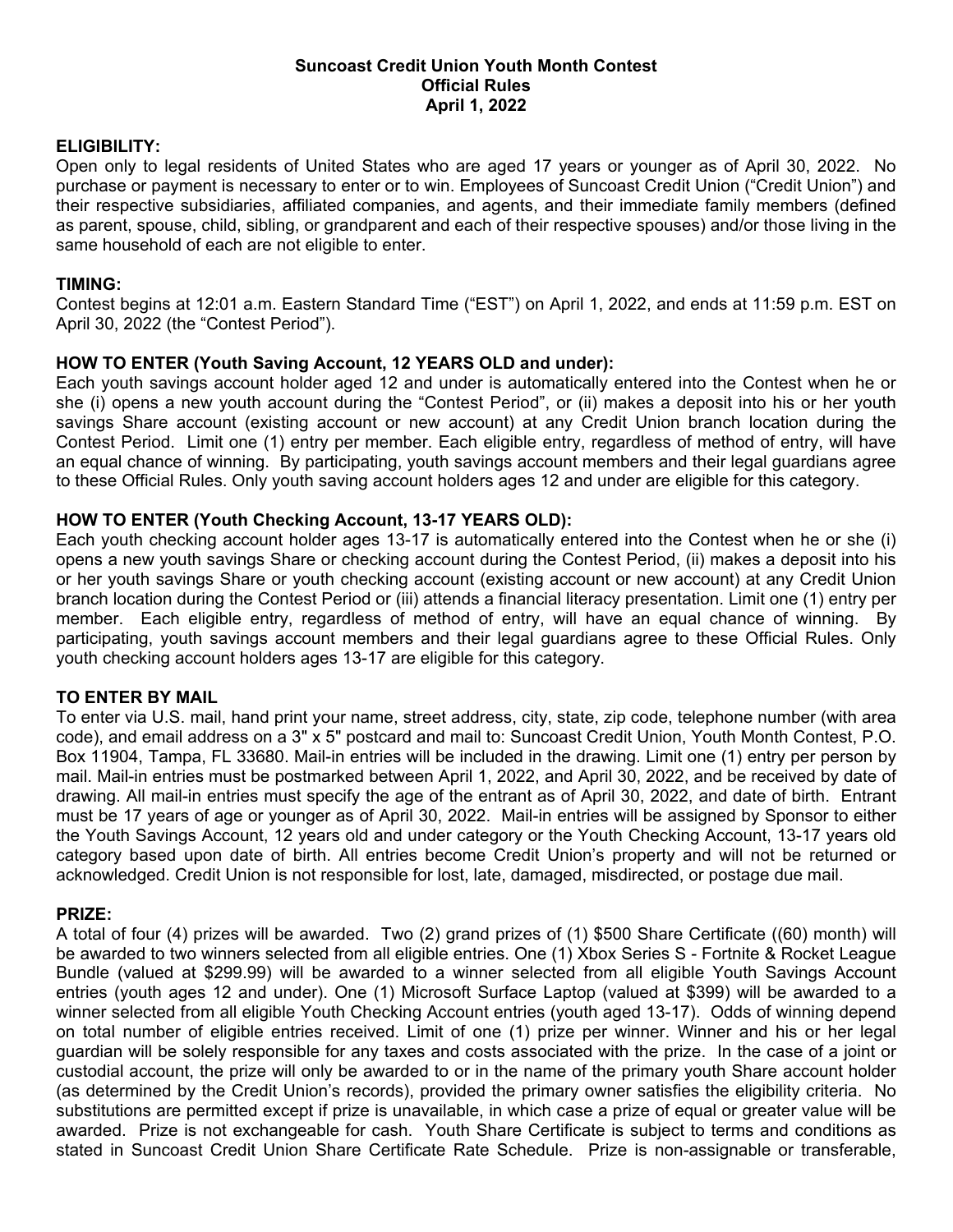## **Suncoast Credit Union Youth Month Contest Official Rules April 1, 2022**

except to a surviving spouse or an estate. Winner is responsible for all applicable federal, state and local taxes. Any fees or other incidental expenses or destination charges on prize not specified herein are the sole responsibility of winner.

### **SELECTION:**

On or about May 9, 2022, at 1:00 p.m. EST, winners will be selected in a random drawing from among all eligible entries. The drawing will be held at Suncoast Credit Union's administrative center, located at 6801 E. Hillsborough Ave., Tampa, FL 33610. Participants need not be present to win. Drawing will be conducted by a Credit Union employee. Decisions on all matters related to this contest shall be final and binding. All participants selected as potential winners must comply with all terms and conditions set forth in these Official Rules, and receipt of prize is contingent upon fulfilling all such requirements. Odds of winning depend on the total number of eligible entries received.

#### **NOTIFICATION:**

Winner will be notified by phone or email, and at the Credit Union's discretion, will be required to complete and return an Affidavit of Eligibility and Liability and, except where prohibited by law, a Publicity Release within 14 days of date specified on notification. Except where prohibited by law, Publicity Release must be signed by winner's legal guardian on behalf of winner. Failure to sign and return the Affidavit of Eligibility and Liability and, if applicable, Publicity Release within the specified timeframe will result in disqualification and an alternate winner will be selected by the selection committee. Prizes will be awarded within 30 days after receipt of affidavit or prize notification. If an affidavit or prize notification is returned as undeliverable, it will result in disqualification, and the corresponding prize will be awarded to an alternate winner selected by the selection committee. By accepting prize, winner unconditionally and irrevocably grants Credit Union exclusive permission and right to publish winner's name and photograph and allow all appropriate publicity.

#### **RELEASE:**

Participating entrants agree to these rules and the decisions of the selection committee and Credit Union, and release Credit Union and its affiliated companies, and all other businesses involved in this contest, as well as the employees, officers, directors and agents of each, from all claims and liability relating to their participation, acceptance and use of prize. Winners waive or assume all liability for any injury or damage caused or claimed to be caused, by participation in this contest or use or redemption of any prize. Credit Union is not responsible for any typographical or other error in the printing of the offer, administration of the contest or in the announcement of the prizes. Winners acknowledge that Credit Union and all other businesses concerned with this contest and their agents do not make, nor are in any manner are responsible for any warranty, representations, expressed or implied, in fact or in law, relative to the quality, conditions, fitness or merchantability of any aspect of prize except the prize shall be subject to any applicable manufacturer's standard warranty. By participating, you hereby release and hold harmless the Credit Union from any and all liability associated with this contest.

# **LAWS:**

Contest is subject to all federal, state and local laws and regulations. Void where prohibited or restricted.

## **WINNER'S LIST:**

A winner's list will be available no later than May 16, 2022, until May 31, 2022, at SUNCOASTCREDITUNION.COM or by sending a self-addressed stamped envelope to:

> Suncoast Credit Union Youth Month Contest Winner's List P.O. Box 11904 Tampa, FL 33680.

**SPONSOR:**